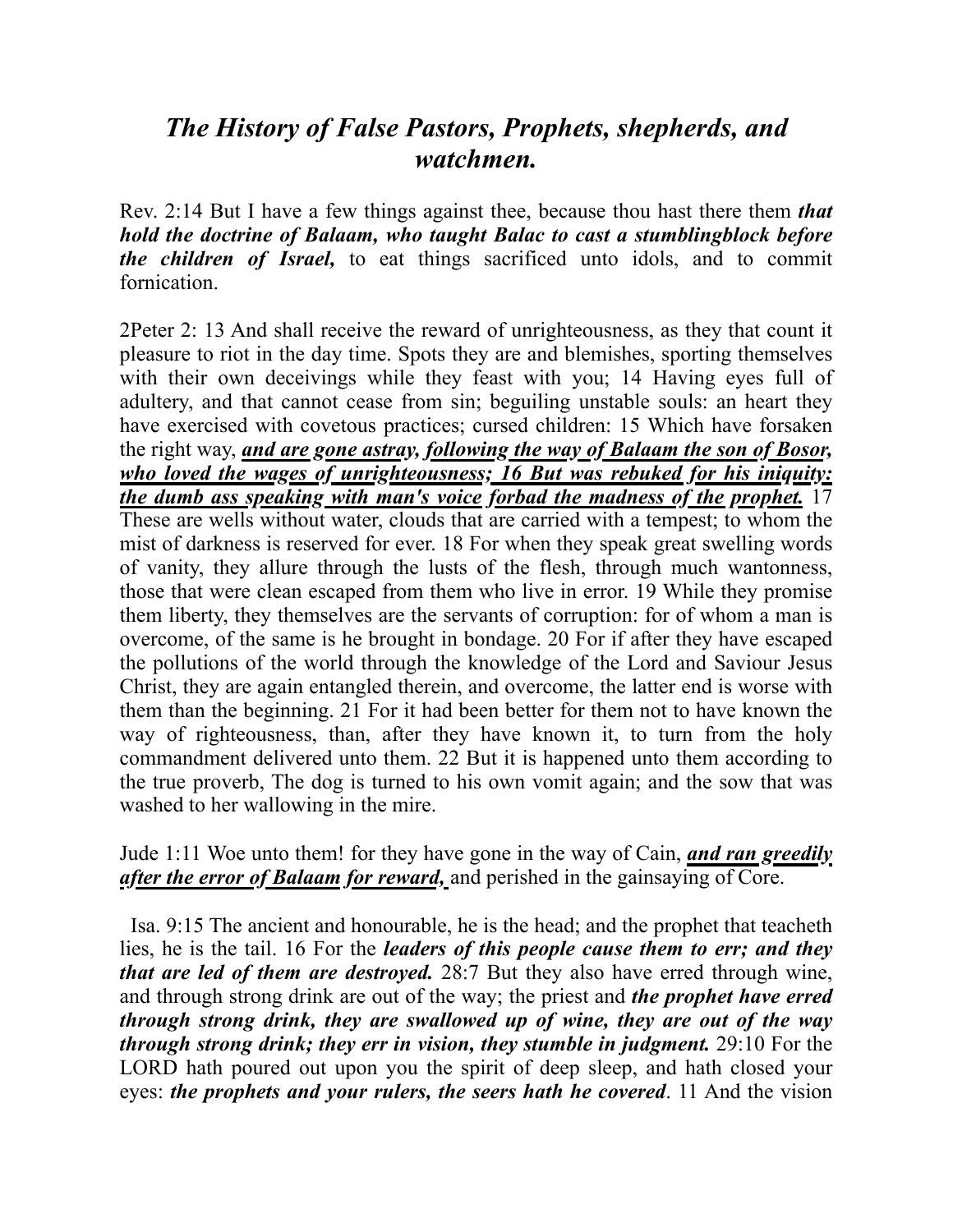of all is become unto you as the words of a book that is sealed, which men deliver to one that is learned, saying, Read this, I pray thee: and he saith, I cannot; for it is sealed: 30:9 That this is a rebellious people, lying children, children that *will not hear the law* of the LORD: 10 Which say to the seers, See not; and to the prophets, Prophesy not unto *us right things,* speak unto us smooth things, *prophesy deceits*: 11 Get you out of the way, turn aside out of the path, cause the Holy One of Israel to cease from before us. 12 Wherefore thus saith the Holy One of Israel, Because ye despise this word, and trust in oppression and perverseness, and stay thereon: 41:22 Let them bring them forth, and shew us what shall happen: let them shew the former things, what they be, that we may consider them, and know the latter end of them; or declare us things for to come. 23 Shew the things that are to come hereafter, that we may know that ye are gods: yea, do good, or do evil, that we may be dismayed, and behold it together. 24 Behold, ye are of nothing, and your work of nought: an abomination is he that chooseth you. 25 I have raised up one from the north, and he shall come: from the rising of the sun shall he call upon my name: and he shall come upon princes as upon morter, and as the potter treadeth clay. 26 Who hath declared from the beginning, that we may know? and beforetime, that we may say, He is righteous? yea, there is none that sheweth, yea, there is none that declareth, yea, there is none that heareth your words. 43:27 Thy first father hath sinned, and thy teachers have transgressed against me. 56:10 *His watchmen are blind: they are all ignorant, they are all dumb dogs,* they cannot bark; sleeping, lying down, loving to slumber. 11 Yea, they are greedy dogs which can never have enough, and they are *shepherds that cannot understand:* they all look to their own way, every one for his gain, from his quarter. 12 Come ye, say they, I will fetch wine, and we will fill ourselves with strong drink; and to morrow shall be as this day, and much more abundant.

 Hosea 4:5 Therefore shalt thou fall in the day, and the prophet also shall fall with thee in the night, and I will destroy thy mother. 6 *My people are destroyed for lack of knowledge: because thou hast rejected knowledge, I will also reject thee,* that thou shalt be no priest to me: seeing thou hast *forgotten the law of thy God,* I will also forget thy children. 9:8 The watchman of Ephraim was with my God: but *the prophet is a snare* of a fowler in all his ways, and hatred in the house of his God. 9 They have deeply corrupted themselves, as in the days of Gibeah: therefore he will remember their iniquity, he will visit their sins.

 Micah 3:5 Thus saith the LORD concerning the prophets *that make my people err,* that bite with their teeth, and cry, Peace; and he that putteth not into their mouths, they even prepare war against him. 6 Therefore night shall be unto you, that ye shall not have a vision; and it shall be dark unto you, that ye shall not divine; and the sun shall go down over the prophets, and the day shall be dark over them. 7 Then shall the seers be ashamed, and the diviners confounded: yea, they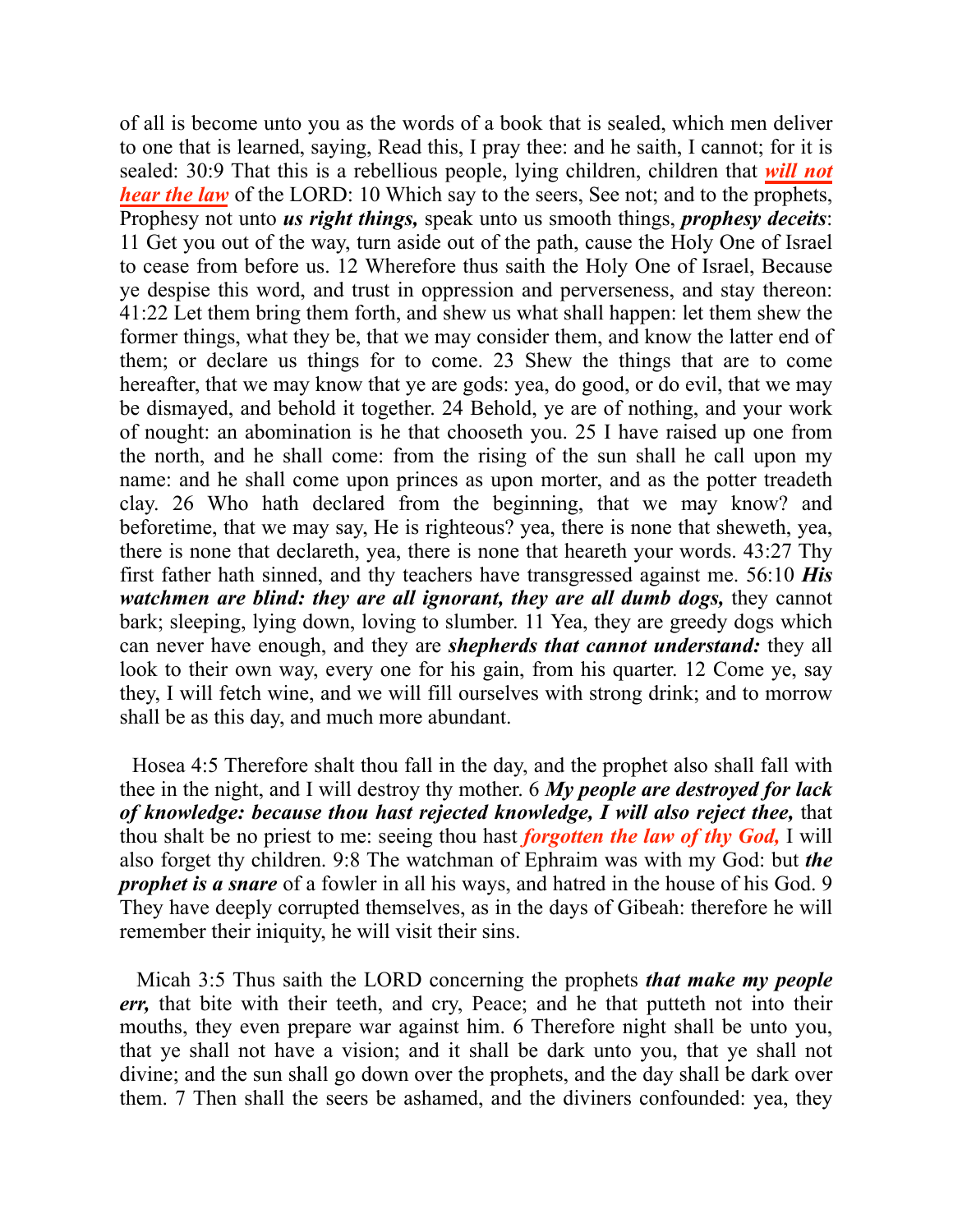shall all cover their lips; for there is no answer of God. 8 But truly I am full of power by the spirit of the LORD, and of judgment, and of might, to declare unto Jacob his transgression, and to Israel his sin. 9 Hear this, I pray you, ye heads of the house of Jacob, and princes of the house of Israel, that abhor judgment, and pervert all equity. 10 They build up Zion with blood, and Jerusalem with iniquity. 11 The heads thereof judge for reward, and the priests thereof *teach for hire, and the prophets thereof divine for money:* yet will they lean upon the LORD, and say, *Is not the LORD among us? none evil can come upon us.* 7:4 The best of them is as a brier: the most upright is sharper than a thorn hedge: the day of thy watchmen and thy visitation cometh; now shall be their perplexity.

## Zeph. 3:4 *Her prophets are light and treacherous persons*: her priests have polluted the sanctuary, *they have done violence to the law.*

 Jer. 2:8 The priests said not, Where is the LORD? and *they that handle the law knew me not:* the pastors also transgressed against me, and the prophets prophesied by Baal, and walked after things that do not profit. . . 26 As the thief is ashamed when he is found, so is the house of Israel ashamed; they, their kings, their princes, and their priests, and their prophets, 27 Saying to a stock, Thou art my father; and to a stone, Thou hast brought me forth: for they have turned their back unto me, and not their face: but in the time of their trouble they will say, Arise, and save us. . . . . 30 In vain have I smitten your children; they received no correction: your own sword hath devoured your prophets, like a destroying lion. 5:12 They have belied the LORD, and said, It is not he; *neither shall evil come upon us; neither shall we see sword* nor famine: 13 And the prophets shall become wind, and the word is not in them: thus shall it be done unto them . . 30 A wonderful and horrible thing is committed in the land; 31 The prophets p*rophesy falsely, and the priests bear rule by their means; and my people love to have it so*: and what will ye do in the end thereof? 6:13 For from the least of them even unto the greatest of them every one is given to covetousness; and from the prophet even unto the priest *every one dealeth falsely.* 14 They have healed also the hurt of the daughter of my people slightly, saying, *Peace, peace; when there is no peace.* 17 Also I set watchmen over you, saying, Hearken to the sound of the trumpet. But they said, We will not hearken. 8:10 Therefore will I give their wives unto others, and their fields to them that shall inherit them: for every one from the least even unto the greatest is given to covetousness, from the prophet even unto the priest *every one dealeth falsely* 14:13 Then said I, Ah, Lord GOD! behold, the prophets say unto them, Ye shall not see the sword, neither shall ye have famine; but *I will give you assured peace* in this place. 14 Then the LORD said unto me, *The prophets prophesy lies in my name: I sent them not, neither have I commanded them, neither spake unto them: they prophesy unto you a false vision and divination, and a thing of nought, and the deceit of their heart.* 15 Therefore thus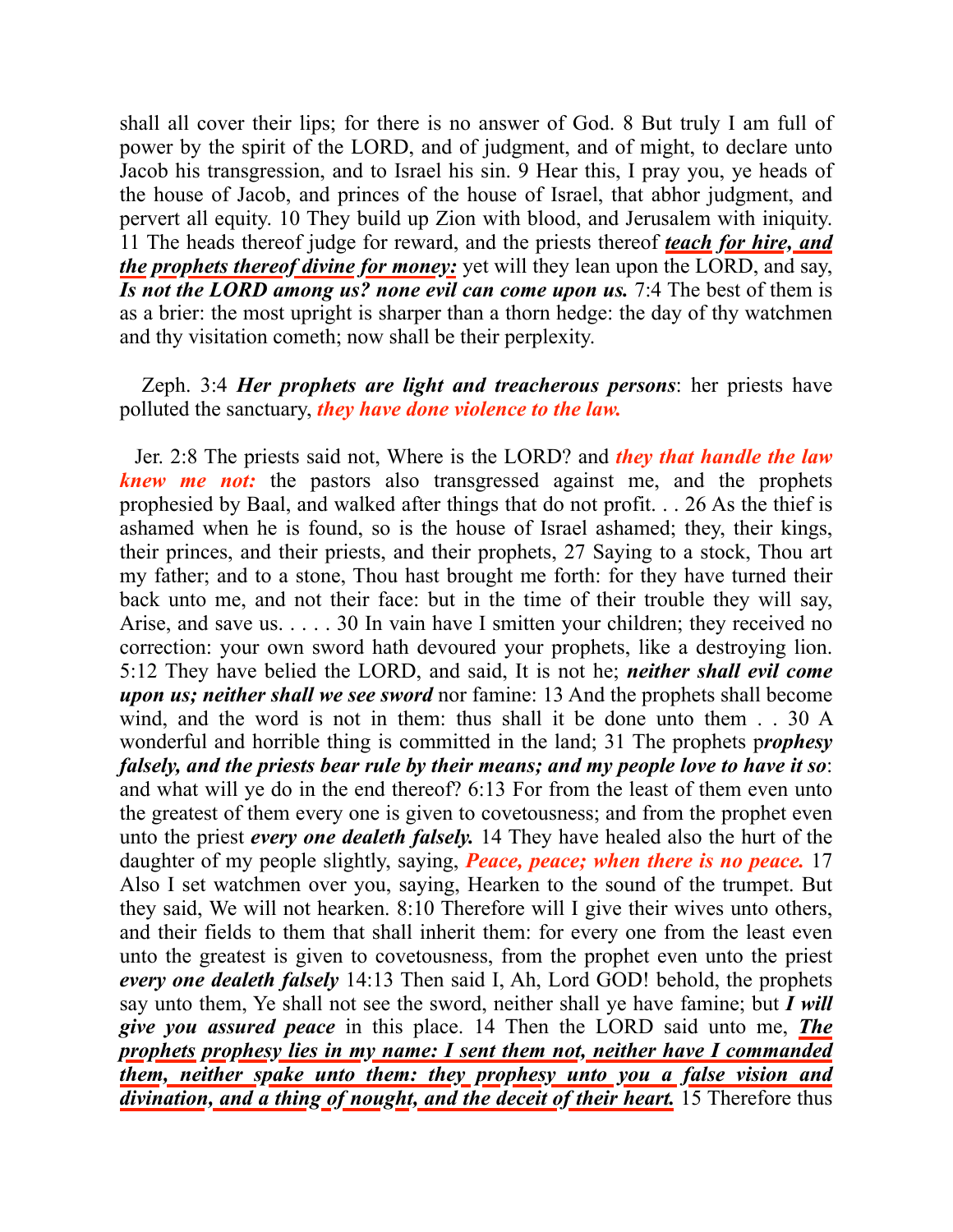saith the LORD concerning the prophets that prophesy in my name, and I sent them not, yet they say, Sword and famine shall not be in this land; By sword and famine shall those prophets be consumed. 16 And the people to whom they prophesy shall be cast out in the streets of Jerusalem because of the famine and the sword; and they shall have none to bury them, them, their wives, nor their sons, nor their daughters: for I will pour their wickedness upon them. 10:21 For *the pastors are become brutish, and have not sought the LORD: therefore they shall not prosper, and all their flocks shall be scattered. 12:10 Many pastors have destroyed my vineyard, they have trodden my portion under foot, they have made my pleasant portion a desolate wilderness. 22:22 The wind shall eat up all thy pastors*, and thy lovers shall go into captivity: surely then shalt thou be ashamed and confounded for all thy wickedness.

 Jer. 23:1 *Woe be unto the pastors that destroy and scatter* the sheep of my pasture! saith the LORD. 2 Therefore thus saith the LORD God of Israel *against the pastors* that feed my people; Ye have *scattered* my flock, and *driven* them away, and have not visited them: behold, *I will visit upon you the evil of your doings*, saith the LORD. 3 And I will gather the remnant of my flock out of all countries whither I have driven them, and will bring them again to their folds; and they shall be fruitful and increase. 4 And I will set up shepherds over them which shall feed them: and they shall fear no more, nor be dismayed, neither shall they be lacking, saith the LORD. 5 Behold, the days come, saith the LORD, that I will raise unto David a righteous Branch, and a King shall reign and prosper, and shall execute judgment and justice in the earth. 6 In his days Judah shall be saved, and Israel shall dwell safely: and this is his name whereby he shall be called, THE LORD OUR RIGHTEOUSNESS. 7 Therefore, behold, the days come, saith the LORD, that they shall no more say, The LORD liveth, which brought up the children of Israel out of the land of Egypt; 8 But, The LORD liveth, which brought up and which led the seed of the house of Israel out of the north country, and from all countries whither I had driven them; and they shall dwell in their own land. 9 Mine heart within me is broken because of the prophets; all my bones shake; I am like a drunken man, and like a man whom wine hath overcome, because of the LORD, and because of the words of his holiness. 10 For the land is full of adulterers; for because of swearing the land mourneth; the pleasant places of the wilderness are dried up, and their course is evil, and their force is not right. 11 For both prophet and priest are profane; yea, in my house have I found their wickedness, saith the LORD. 12 Wherefore their way shall be unto them as slippery ways in the darkness: they shall be driven on, and fall therein: for I will bring evil upon them, even the year of their visitation, saith the LORD. 13 And I have seen *folly in the prophets* of Samaria; they prophesied in Baal, and caused my people Israel to err. 14 I have seen also in *the prophets of Jerusalem an horrible thing: they commit adultery, and walk in lies: they strengthen also the*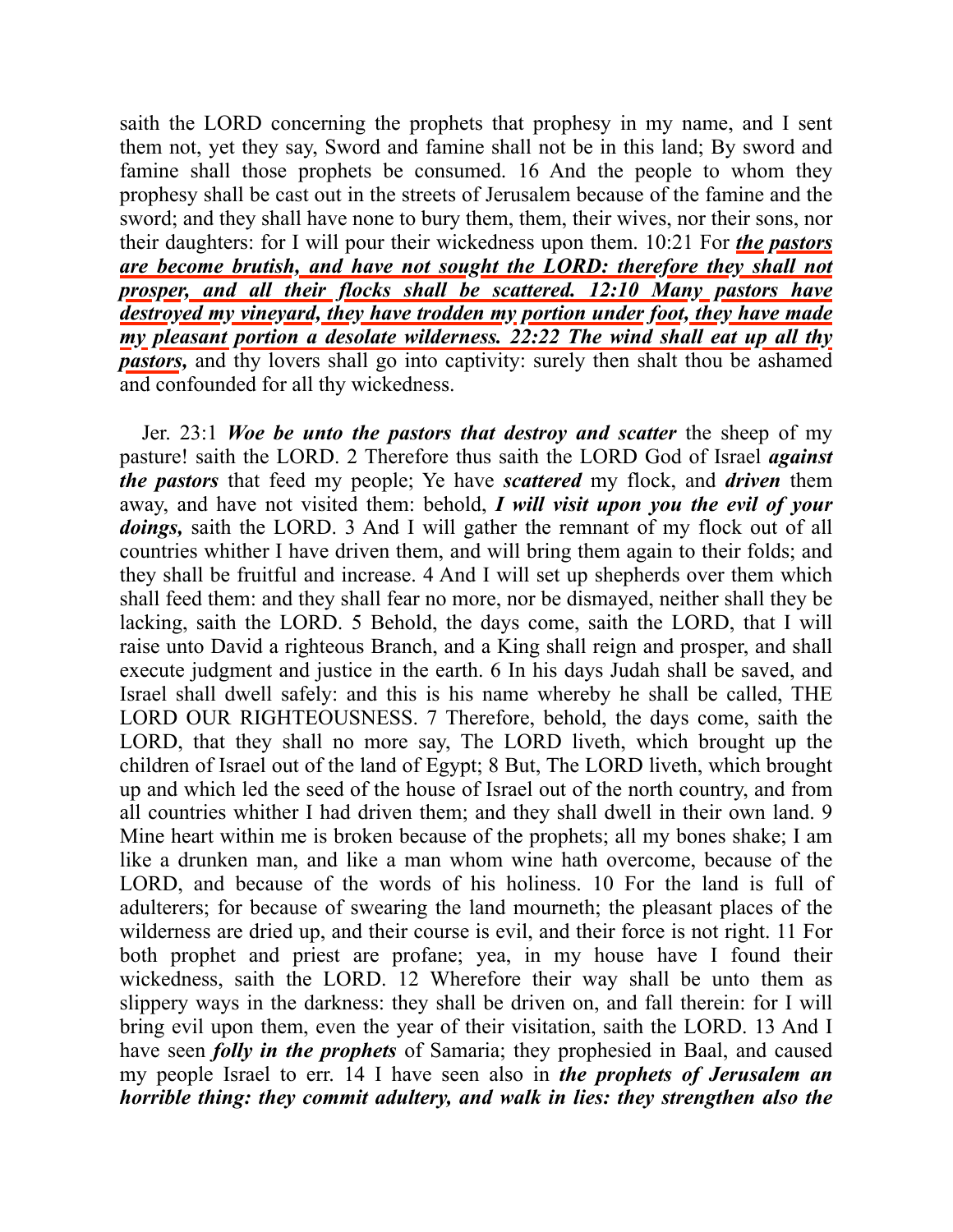*hands of evildoers,* that none doth return from his wickedness: they are all of them unto me as Sodom, and the inhabitants thereof as Gomorrah. 15 Therefore thus saith the LORD of hosts concerning the prophets; Behold, I will feed them with wormwood, and make them drink the water of gall: for from the prophets of Jerusalem is profaneness gone forth into all the land. 16 Thus saith the LORD of hosts, *Hearken not unto the words of the prophets that prophesy unto you: they make you vain: they speak a vision of their own heart, and not out of the mouth of the LORD.* 17 They say still unto them that despise me, The LORD hath said, Ye shall have peace; and they say unto every one that *walketh after the imagination of his own heart,* No evil shall come upon you. 18 For who *hath stood in the counsel of the LORD,* and hath perceived and heard his word? who hath marked his word, and heard it? 19 Behold, a whirlwind of the LORD is gone forth in fury, even a grievous whirlwind: it shall fall grievously upon the head of the wicked. 20 The anger of the LORD shall not return, until he have executed, and till he have performed the thoughts of his heart: in the latter days ye shall consider it perfectly. 21 *I have not sent these prophets, yet they ran: I have not spoken to them, yet they prophesied.* 22 But if they had stood in my counsel, and had caused my people *to hear my words, then they should have turned them* from their evil way, and from the evil of their doings. 23 Am I a God at hand, saith the LORD, and not a God afar off? 24 Can any hide himself in secret places that I shall not see him? saith the LORD. Do not I fill heaven and earth? saith the LORD. 25 I have heard what the prophets said, *that prophesy lies in my name, saying, I have dreamed, I have dreamed.* 26 How long shall this be in the heart of the prophets that prophesy lies? yea, they are *prophets of the deceit of their own heart;* 27 Which think to cause my people to forget my name by their dreams which they tell every man to his neighbour, as their fathers have forgotten my name for Baal. 28 The prophet that hath a dream, let him tell a dream; and he that hath my word, let him speak my word faithfully. What is the chaff to the wheat? saith the LORD. 29 Is not my word like as a fire? saith the LORD; and like a hammer that breaketh the rock in pieces? 30 Therefore, behold, I am against the prophets, saith the LORD, that steal my words every one from his neighbour. 31 Behold, I am against the prophets, saith the LORD, that use their tongues, and say, He saith. 32 Behold, I am against them *that prophesy false dreams,* saith the LORD, and do tell them, and cause my people to err by their lies, and by their lightness; yet *I sent them not, nor commanded them:* therefore they shall not profit this people at all, saith the LORD. 33 And when this people, or the prophet, or a priest, shall ask thee, saying, What is the burden of the LORD? thou shalt then say unto them, What burden? I will even forsake you, saith the LORD. 34 And as for the prophet, and the priest, and the people, that shall say, The burden of the LORD, I will even punish that man and his house. 35 Thus shall ye say every one to his neighbour, and every one to his brother, What hath the LORD answered? and, What hath the LORD spoken? 36 And the burden of the LORD shall ye mention no more: for every man's word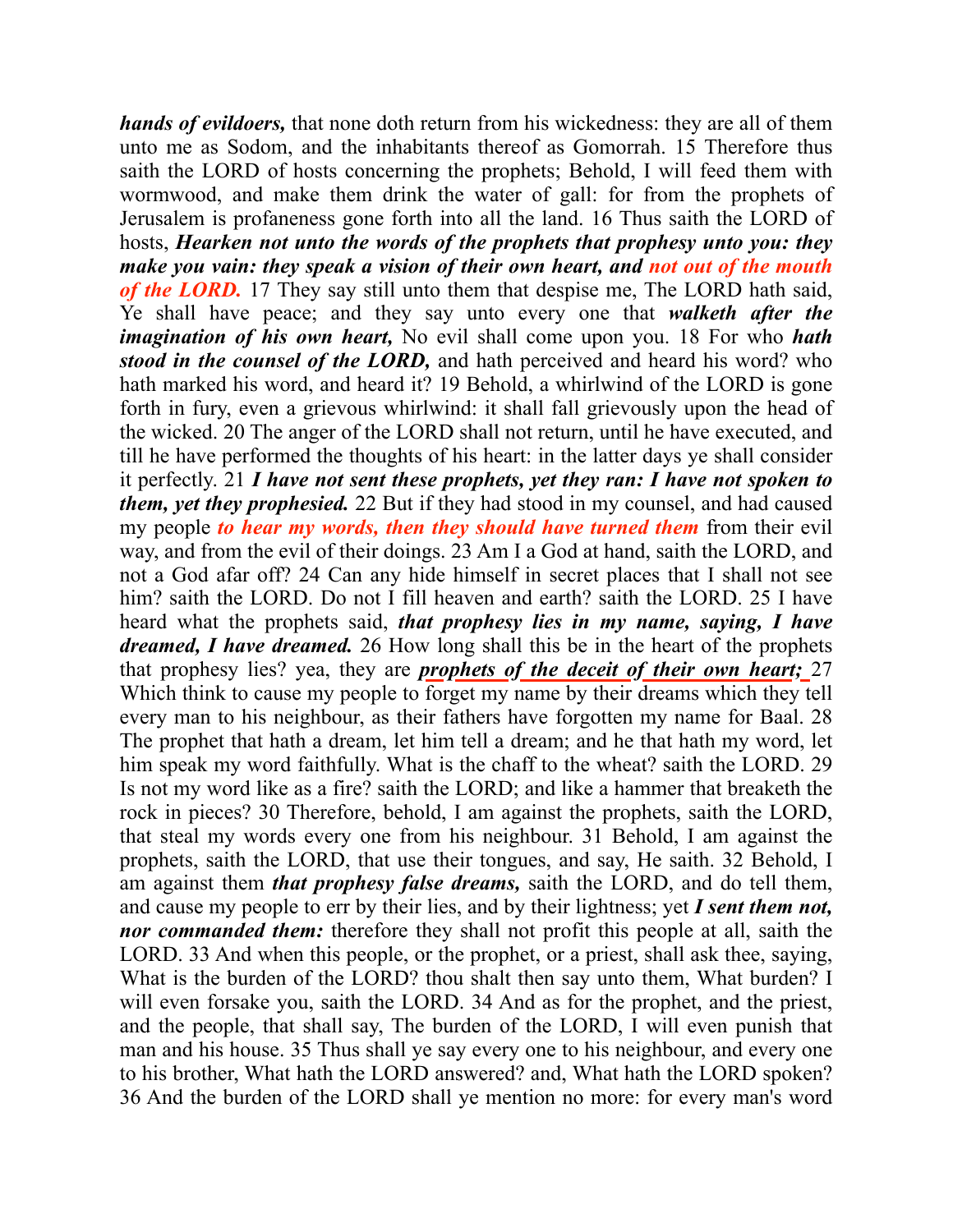shall be his burden; *for ye have perverted the words of the living God*, of the LORD of hosts our God. 37 Thus shalt thou say to the prophet, What hath the LORD answered thee? and, What hath the LORD spoken? 38 But since ye say, The burden of the LORD; therefore thus saith the LORD; Because ye say this word, The burden of the LORD, and I have sent unto you, saying, Ye shall not say, The burden of the LORD; 39 Therefore, behold, I, even I, will utterly forget you, and I will forsake you, and the city that I gave you and your fathers, and cast you out of my presence: 40 And I will bring an everlasting reproach upon you, and a perpetual shame, which shall not be forgotten.

 Jer. 26:11 Then spake the priests and the prophets unto the princes and to all the people, saying, This man is worthy to die; for he hath prophesied against this city, as ye have heard with your ears. 27:9 *Therefore hearken not ye to your prophets, nor to your diviners, nor to your dreamers, nor to your enchanters, nor to your sorcerers*, which speak unto you, saying, Ye shall not serve the king of Babylon: . . 15 For *I have not sent them,* saith the LORD, *yet they prophesy a lie in my name;* that I might drive you out, and that ye might perish, ye, and the prophets that prophesy unto you. 16 Also I spake to the priests and to all this people, saying, Thus saith the LORD; *Hearken not to the words of your prophets that prophesy unto you,* saying, Behold, the vessels of the LORD's house shall now shortly be brought again from Babylon: for *they prophesy a lie unto you*. 17 *Hearken not unto them;* serve the king of Babylon, and live: wherefore should this city be laid waste? 18 But if they be prophets, and if the word of the LORD be with them, let them now make intercession to the LORD of hosts, that the vessels which are left in the house of the LORD, and in the house of the king of Judah, and at Jerusalem, go not to Babylon. 29:8 For thus saith the LORD of hosts, the God of Israel; *Let not your prophets and your diviners, that be in the midst of you, deceive you, neither hearken to your dreams which ye cause to be dreamed. 9 For they prophesy falsely unto you in my name: I have not sent them, saith the LORD.* 32:32 Because of all the evil of the children of Israel and of the children of Judah, which they have done to provoke me to anger, they, their kings, their princes, their priests, and their prophets, and the men of Judah, and the inhabitants of Jerusalem. 33 And *they have turned unto me the back, and not the face: though I taught them, rising up early and teaching them, yet they have not hearkened to receive instruction.* 

 Lam. 2:9 Her gates are sunk into the ground; he hath destroyed and broken her bars: her king and her princes are among the Gentiles: the law is no more; her prophets also find no vision from the LORD. . . 14 *Thy prophets have seen vain and foolish things for thee: and they have not discovered thine iniquity,* to turn away thy captivity; but have seen for thee *false burdens and causes* of banishment. 4:13 For *the sins of her prophets, and the iniquities of her priests,*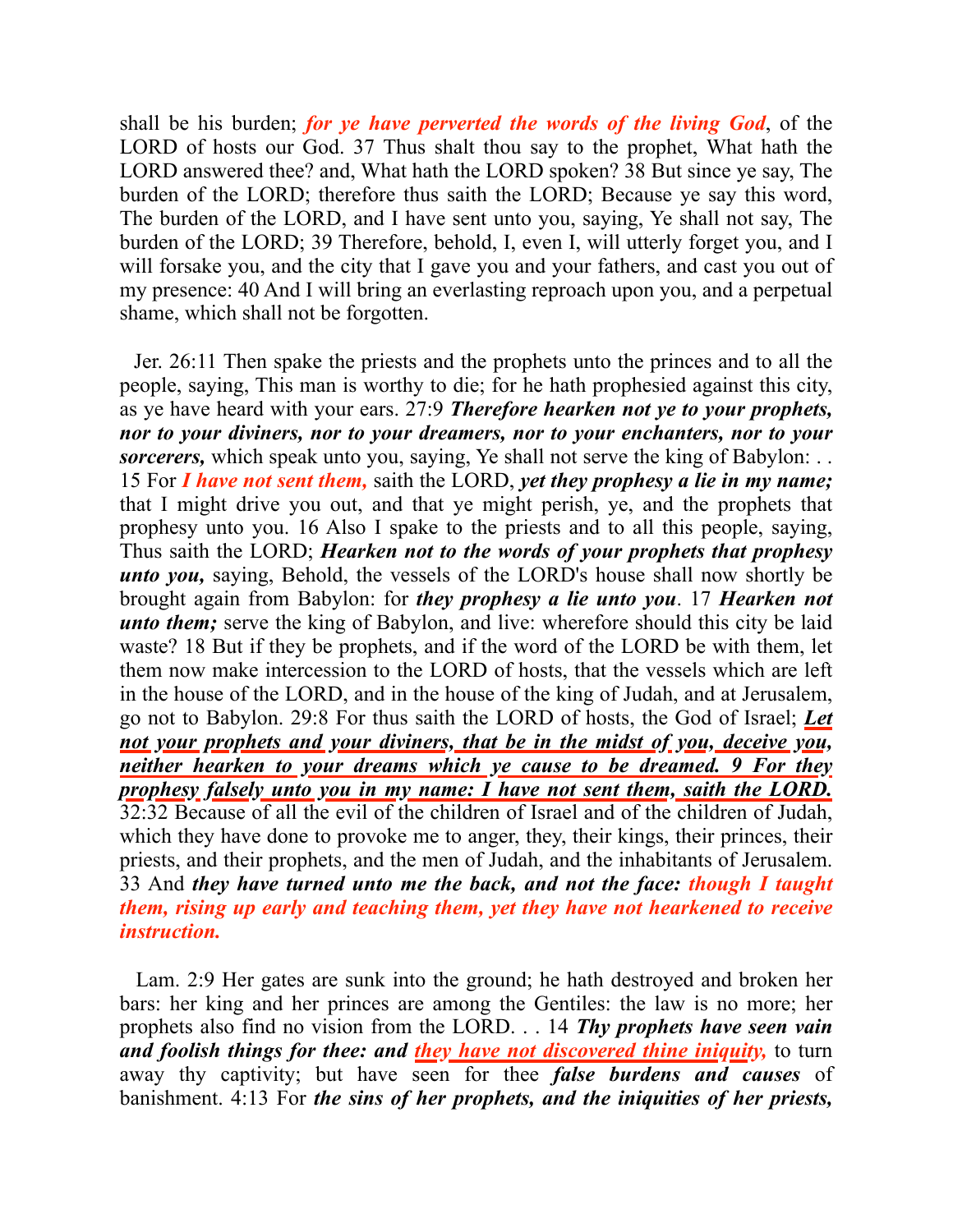that have shed the blood of the just in the midst of her, 14 They have *wandered as blind men* in the streets, they have *polluted themselves* with blood, so that men could not touch their garments.

 Ezeliel **13:2** Son of man, *prophesy against the prophets of Israel that prophesy,*  and say thou unto them that prophesy *out of their own hearts, Hear ye the word of the LORD*; 3 Thus saith the Lord GOD; Woe unto the *foolish prophets, that follow their own spirit, and have seen nothing*! 4 O Israel, thy prophets are like the foxes in the deserts. 5 Ye have not gone up into the gaps, neither made up the hedge for the house of Israel to stand in the battle in the day of the LORD. 6 *They have seen vanity and lying divination,* saying, The LORD saith: and the *LORD hath not sent them:* and they have made others to hope that they would confirm the word. 7 *Have ye not seen a vain vision, and have ye not spoken a lying divination,* whereas ye say, The LORD saith it; *albeit I have not spoken?* 8 Therefore thus saith the Lord GOD; *Because ye have spoken vanity, and seen lies, therefore, behold, I am against you,* saith the Lord GOD. 9 *And mine hand shall be upon the prophets that see vanity, and that divine lies:* they shall not be in the assembly of my people, **neither shall they be written in the writing of the house of Israel,** neither shall they *enter into the land* of Israel; and ye shall know that I am the Lord GOD. 10 Because, even because *they have seduced my people, saying, Peace; and there was no peace;* and one built up a wall, and, lo, *others daubed it with untempered morter:* 11 Say unto them which daub it with untempered morter, that *it shall fall:* there shall be an overflowing shower; and ye, O great hailstones, shall fall; and a stormy wind *shall rend it.* 12 Lo, when the wall is fallen, shall it not be said unto you, *Where is the daubing wherewith ye have daubed it?* 13 Therefore thus saith the Lord GOD; I will even rend it with a stormy wind in my fury; and there shall be an overflowing shower in mine anger, and great hailstones in my fury to consume it. 14 So will I *break down the wall that ye have daubed with untempered morter,* and bring it down to the ground, so that the foundation thereof shall be discovered, and it shall fall, and ye shall be consumed in the midst thereof: and ye shall know that I am the LORD. 15 *Thus will I accomplish my wrath upon the wall, and upon them* that have daubed it with untempered morter, and will say unto you, The wall is no more, neither they that daubed it; 16 *To wit, the prophets of Israel which prophesy concerning Jerusalem, and which see visions of peace for her, and there is no peace,* saith the Lord GOD. **14:9** And *if the prophet be deceived when he hath spoken a thing, I the LORD have deceived that prophet, and I will stretch out my hand upon him, and will destroy him* from the midst of my people Israel. 10 And *they shall bear the punishment of their iniquity: the punishment of the prophet shall be even as the punishment of him that seeketh unto him;* **22:25 There is a conspiracy of her prophets in the midst thereof,** like a roaring lion ravening the prey; *they have devoured souls; they have taken the treasure and precious things;* they have made her many widows in the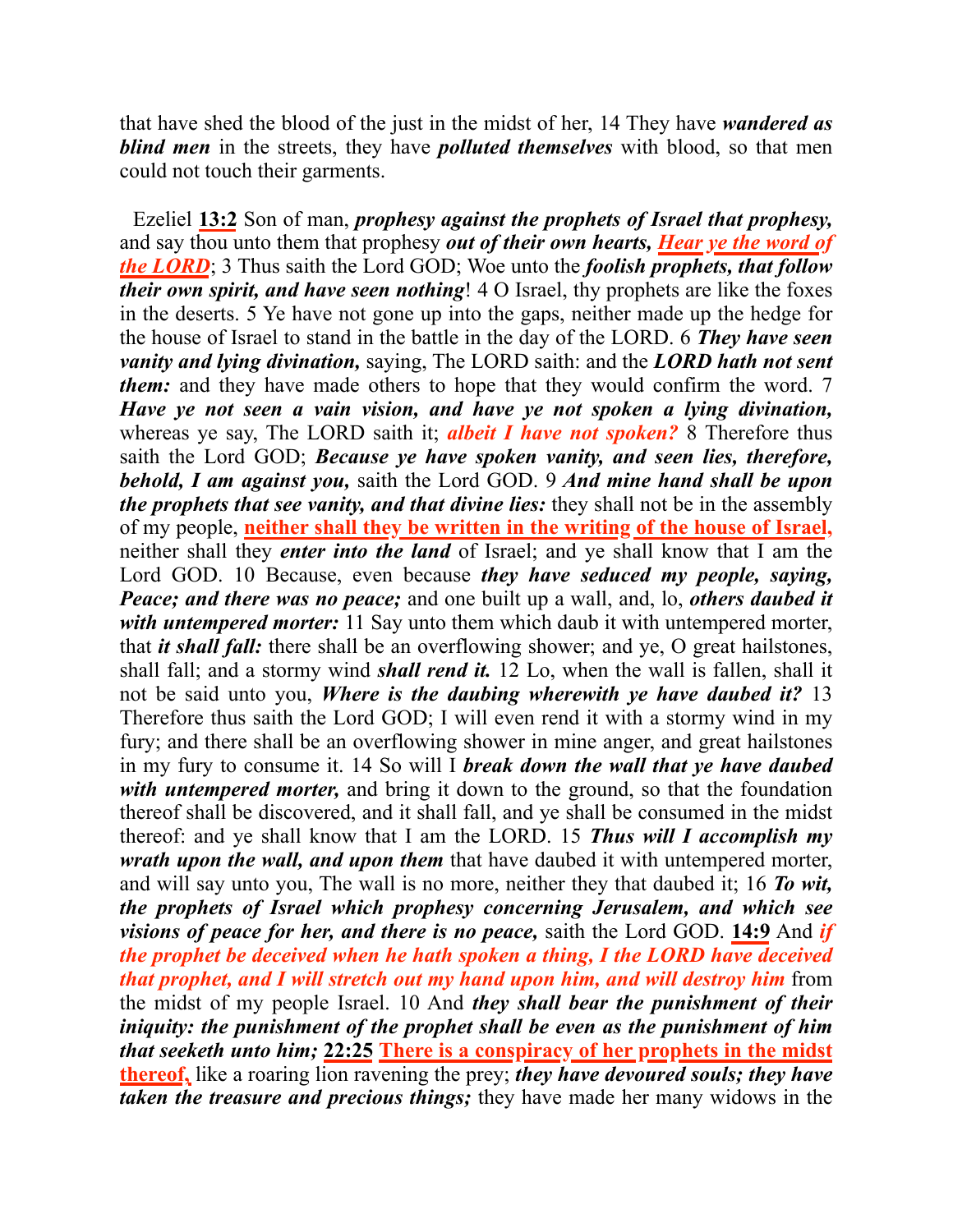midst thereof. 26 *Her priests have violated my law, and have profaned mine holy things:* **they have put no difference between the holy and profane, neither have they shewed difference between the unclean and the clean, and have hid their eyes from my sabbaths, and I am profaned among them.** 27 Her princes in the midst thereof are like *wolves ravening the prey, to shed blood, and to destroy souls, to get dishonest gain*. 28 And her *prophets have daubed them with untempered morter, seeing vanity, and divining lies unto them, saying, Thus saith the Lord GOD, when the LORD hath not spoken*. **33:6** But if the watchman see the sword come, and blow *not* the trumpet, and the people be not warned; if the sword come, and take any person from among them, he is taken away in his iniquity; but *his blood will I require at the watchman's hand.* **34:1** And the word of the LORD came unto me, saying, 2 Son of man, *prophesy against the shepherds of Israel, prophesy,* and say unto them, Thus saith the Lord GOD unto the shepherds; *Woe be to the shepherds* of Israel *that do feed themselves!* should not the shepherds feed the flocks? 3 Ye eat the fat, and ye clothe you with the wool, ye kill them that are fed: but *ye feed not the flock.* 4 The diseased have ye not strengthened, neither have ye healed that which was sick, neither have ye bound up that which was broken, neither have ye *brought again that which was driven away, neither have ye sought that which was lost;* but *with force and with cruelty have ye ruled them.* 5 And they were *scattered*, because there is no shepherd: and they became meat to all the beasts of the field, when they were *scattered*. 6 My sheep *wandered through all the mountains,* and upon *every high hill:* yea, my flock was *scattered* upon *all the face of the earth, and none did search or seek after them.* 7 Therefore, ye shepherds, hear the word of the LORD; 8 As I live, saith the Lord GOD, surely *because my flock became a prey, and my flock became meat* to every beast of the field, because there was no shepherd, neither did my shepherds *search* for my flock, but the shepherds fed themselves, and fed not my flock; 9 Therefore, O ye shepherds, hear the word of the LORD; 10 Thus saith the Lord GOD; Behold, *I am against the shepherds;* and *I will require my flock at their hand, and cause them to cease from feeding the flock; neither shall the shepherds feed themselves any more;* for I will deliver my flock from their mouth, that they may not be meat for them. 11 For thus saith the Lord GOD; Behold, I, even I, will both search my sheep, and seek them out. 12 As a shepherd seeketh out his flock in the day that he is among his sheep that are scattered; so will I seek out my sheep, and *will deliver them out of all places where they have been scattered in the cloudy and dark day.* 13 And I will bring them out from the people, and gather them from the countries, and will bring *them to their own land,* and feed them upon the mountains of Israel by the rivers, and in all the inhabited places of the country. 14 I will feed them in a good pasture, and upon the high mountains of Israel shall their fold be: there shall they lie in a good fold, and in a fat pasture shall they feed upon the mountains of Israel. 15 I will feed my flock, and I will cause *them to lie down,* saith the Lord GOD. 16 *I will seek that which*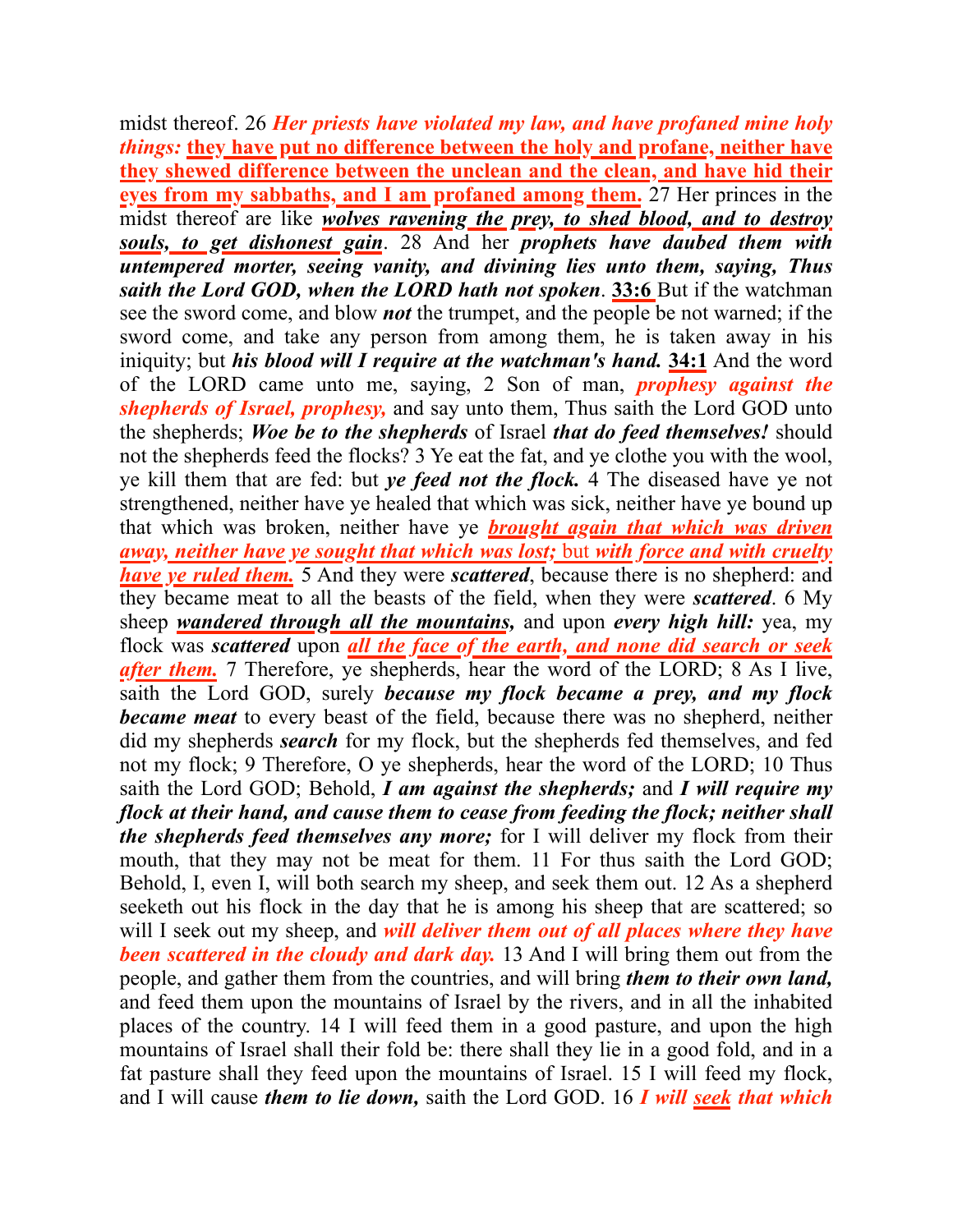*was lost, and bring again that which was driven away,* and will *bind up that which was broken, and will strengthen that which was sick: but I will destroy the fat and the strong; I will feed them with judgment.* 17 And as for you, O my flock, thus saith the Lord GOD; Behold, I judge between cattle and cattle, between the rams and the he goats. 18 Seemeth it a small thing unto you to have eaten up the good pasture, but *ye must tread down with your feet the residue* of your pastures? and to have *drunk of the deep waters, but ye must foul the residue with your feet?* 19 And as for my flock, they eat that which *ye have trodden* with your feet; and they drink that *which ye have fouled with your feet.*

## Note *See Hebrews 11:37,38. Luke 6:22. John 16:2.*

 Matt. 7:15 *Beware of false prophets*, which come to you in sheep's clothing, but inwardly they are ravening wolves. 16 Ye shall know them by their fruits. Do men gather grapes of thorns, or figs of thistles?

 Matt. 23:1 Then spake Jesus to the multitude, and to his disciples, 2 Saying, The scribes and the Pharisees sit in Moses' seat: 3 All therefore whatsoever they bid you observe, that observe and do; but *do not ye after their works: for they say, and do not.* 4 For *they bind heavy burdens and grievous to be borne, and lay them on men's shoulders; but they themselves will not move them with one of their fingers*. 5 But all their works they do for *to be seen of men:* they make *broad* their phylacteries, and *enlarge* the borders of their garments, 6 And love the uppermost rooms at feasts, and the chief seats in the synagogues, 7 And greetings in the markets, and to be called of men, Rabbi, Rabbi. 8 But be not ye called Rabbi: for one is your Master, even Christ; and all ye are brethren. 9 And call no man your father upon the earth: for one is your Father, which is in heaven. 10 Neither be ye called masters: for one is your Master, even Christ. 11 But he that is greatest among you *shall be your servant.* 12 And whosoever shall exalt himself shall be abased; and he that shall humble himself shall be exalted. 13 But woe unto you, scribes and Pharisees, hypocrites! *for ye shut up the kingdom of heaven against men: for ye neither go in yourselves, neither suffer ye them that are entering to go in.* 14 Woe unto you, scribes and Pharisees, hypocrites! *for ye devour widows' houses, and for a pretence make long prayer: therefore ye shall receive the greater damnation.* 15 Woe unto you, scribes and Pharisees, hypocrites! for ye compass sea and land to make one proselyte, and *when he is made, ye make him twofold more the child of hell than yourselves.* 16 Woe unto you, *ye blind guides,* which say, Whosoever shall swear by the temple, it is nothing; but whosoever shall swear by the gold of the temple, he is a debtor! 17 *Ye fools and blind*: for whether is greater, the gold, or the temple that sanctifieth the gold? 18 And, Whosoever shall swear by the altar, it is nothing; but whosoever sweareth by the gift that is upon it, he is guilty. 19 Ye fools and blind: for whether is greater, the gift, or the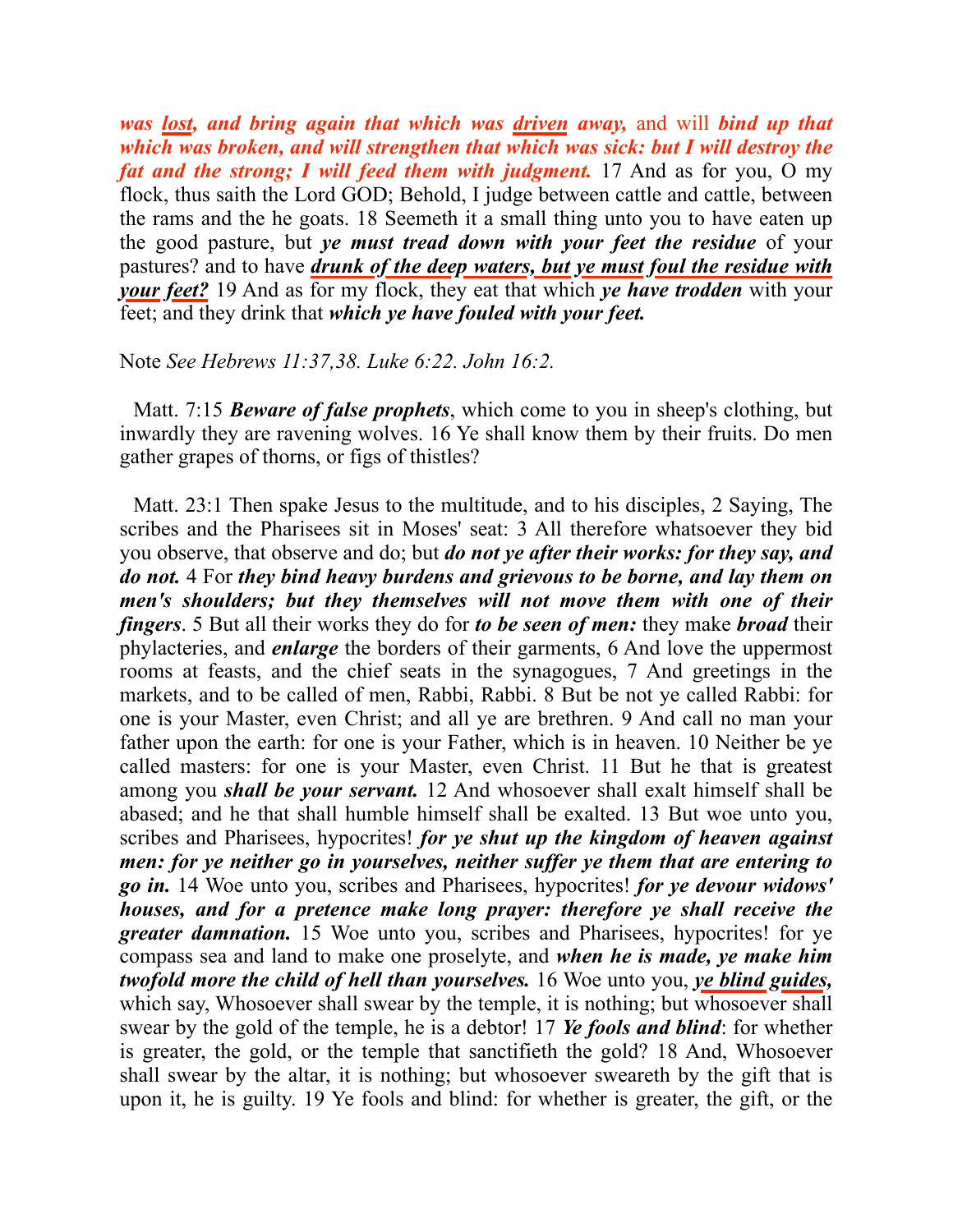altar that sanctifieth the gift? 20 Whoso therefore shall swear by the altar, sweareth by it, and by all things thereon. 21 And whoso shall swear by the temple, sweareth by it, and by him that dwelleth therein. 22 And he that shall swear by heaven, sweareth by the throne of God, and by him that sitteth thereon. 23 Woe unto you, scribes and Pharisees, hypocrites! for ye pay tithe of mint and anise and cummin, *and have omitted the weightier matters of the law, judgment, mercy, and faith: these ought ye to have done,* and not to leave the other undone. 24 Ye *blind guides, which strain at a gnat, and swallow a camel.* 25 Woe unto you, scribes and Pharisees, hypocrites! for ye make clean the outside of the cup and of the platter, *but within they are full of extortion and excess.* 26 Thou blind Pharisee, cleanse first that which is within the cup and platter, that the outside of them may be clean also. 27 Woe unto you, scribes and Pharisees, hypocrites! for ye are like unto *whited sepulchres, which indeed appear beautiful outward, but are within full of dead men's bones, and of all uncleanness.* 28 *Even so ye also outwardly appear righteous unto men, but within ye are full of hypocrisy and iniquity.* 29 Woe unto you, scribes and Pharisees, hypocrites! because ye build the tombs of the prophets, and garnish the sepulchres of the righteous, 30 And say, If we had been in the days of our fathers, we would not have been partakers with them in the blood of the prophets. 31 *Wherefore ye be witnesses unto yourselves, that ye are the children of them which killed the prophets.* 32 Fill ye up then the measure of your fathers. 33 *Ye serpents, ye generation of vipers, how can ye escape the damnation of hell?* 34 Wherefore, behold, I send unto you prophets, and wise men, and scribes: and *some of them ye shall kill and crucify; and some of them shall ye scourge in your synagogues, and persecute them from city to city:* 35 That upon you may come all the righteous blood shed upon the earth, from the blood of righteous Abel unto the blood of Zacharias son of Barachias, whom ye slew between the temple and the altar. 36 Verily I say unto you, All these things shall come upon this generation. 37 O Jerusalem, Jerusalem, thou that killest the prophets, and stonest them which are sent unto thee, how often would I have gathered thy children together, even as a hen gathereth her chickens under her wings, and ye would not! 38 Behold, your house is left unto you desolate. 39 For I say unto you, Ye shall not see me henceforth, till ye shall say, Blessed is he that cometh in the name of the Lord.

 Matt. 24:24:11 And *many false prophets shall rise, and shall deceive many.* 12 And because iniquity shall abound, the love of many shall wax cold. . . 24 For *there shall arise false Christs, and false prophets, and shall shew great signs and wonders; insomuch that, if it were possible, they shall deceive the very elect.*

 2Cor. 11:13 For *such are false apostles, deceitful workers, transforming themselves into the apostles of Christ.* 14 And no marvel; for Satan himself is transformed into an angel of light. 15 Therefore it is no great thing if his ministers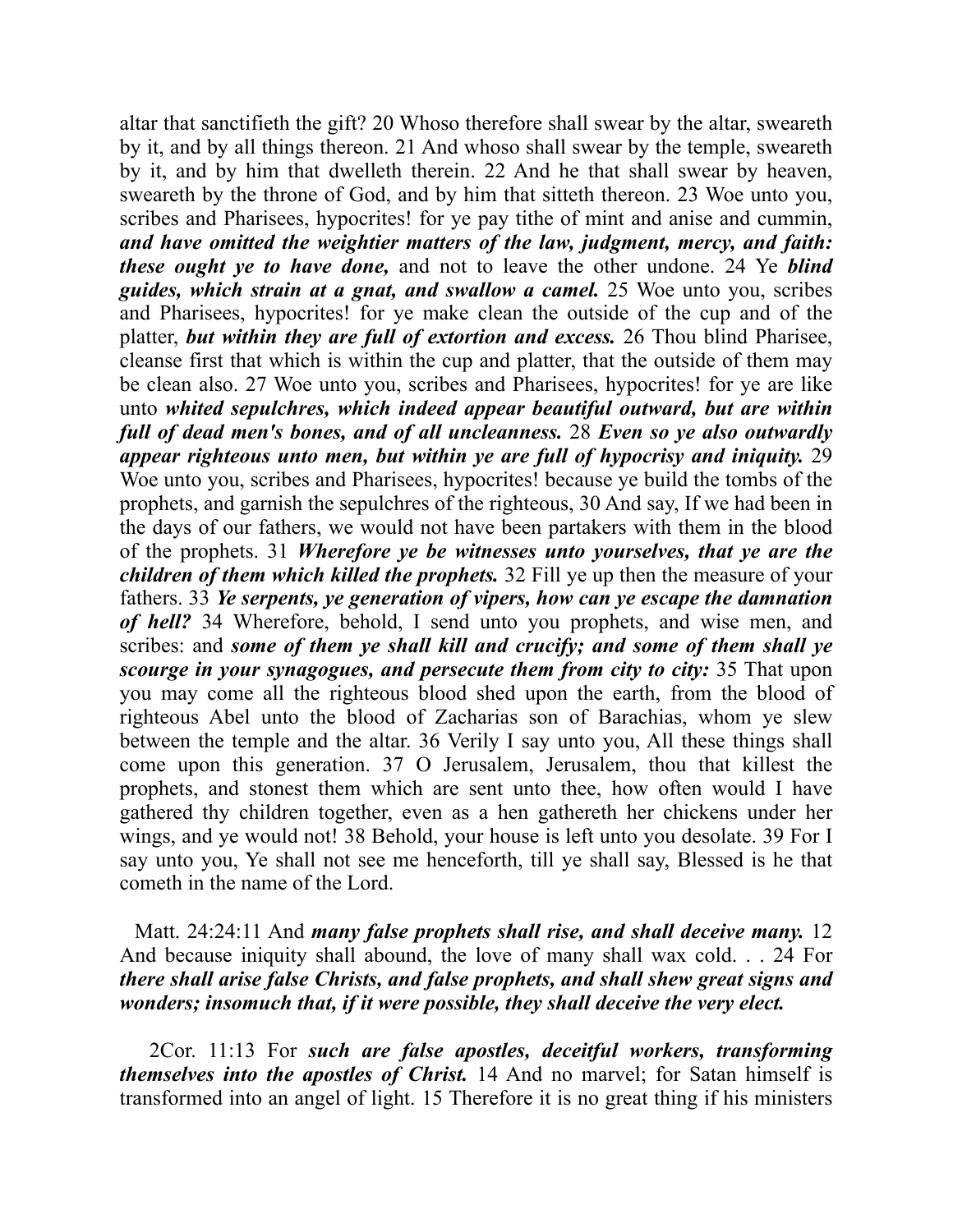also be transformed as the ministers of righteousness; whose end shall be according to their works.

 2Tim. 4:3 For the time will come when they will not endure sound doctrine; but after their own lusts shall they *heap to themselves teachers,* having itching ears; 4 And *they shall turn away their ears from the truth, and shall be turned unto fables.* 5 But watch thou in all things, endure afflictions, do the work of an evangelist, make full proof of thy ministry.

 2Peter 1:1 But *there were false prophets also among the people, even as there shall be false teachers among you,* who privily shall bring in damnable heresies, *even denying the Lord that bought them,* and bring upon themselves swift destruction. 2:18 For when they speak great swelling words of vanity, they allure through the lusts of the flesh, through much wantonness, those that were clean escaped from them who live in error. 19 While they promise them liberty, they themselves are the servants of corruption: for of whom a man is overcome, of the same is he brought in bondage.

 1John 3:1 Beloved, believe not every spirit, but try the spirits whether they are of God: *because many false prophets are gone out into the world.*

 Rev. 16:13 And I saw three unclean spirits like frogs come out of the mouth of the dragon, and out of the mouth of the beast, and out of the mouth of *the false prophet.* 14 For *they are the spirits of devils,* working miracles, which go forth *unto the kings of the earth* and of the whole world, to gather them to the battle of that great day of God Almighty. 19:20 And the beast was taken, and *with him the false prophet that wrought miracles* before him, with which he deceived them that had received the mark of the beast, and them that worshipped his image. These both were cast alive into a lake of fire burning with brimstone. *See Rev. 18:3,9; 14:8.*

 Rev. 22:18 For I testify unto every man that heareth the words of the prophecy of this book, *If any man shall add unto these things, God shall add unto him the plagues that are written in this book: 19 And if any man shall take away from the words of the book of this prophecy, God shall take away his part out of the book of life, and out of the holy city, and from the things which are written in this book*. Pro. 30:6 **Add thou not unto his words, lest he reprove thee, and thou be found a liar.** Due. 4:2 Ye shall not add unto the word which I command you, neither shall ye diminish ought from it, that ye may keep the commandments of the LORD your God which I command you. 12:32 What thing soever I command you, observe to do it: thou shalt not add thereto, nor diminish from it.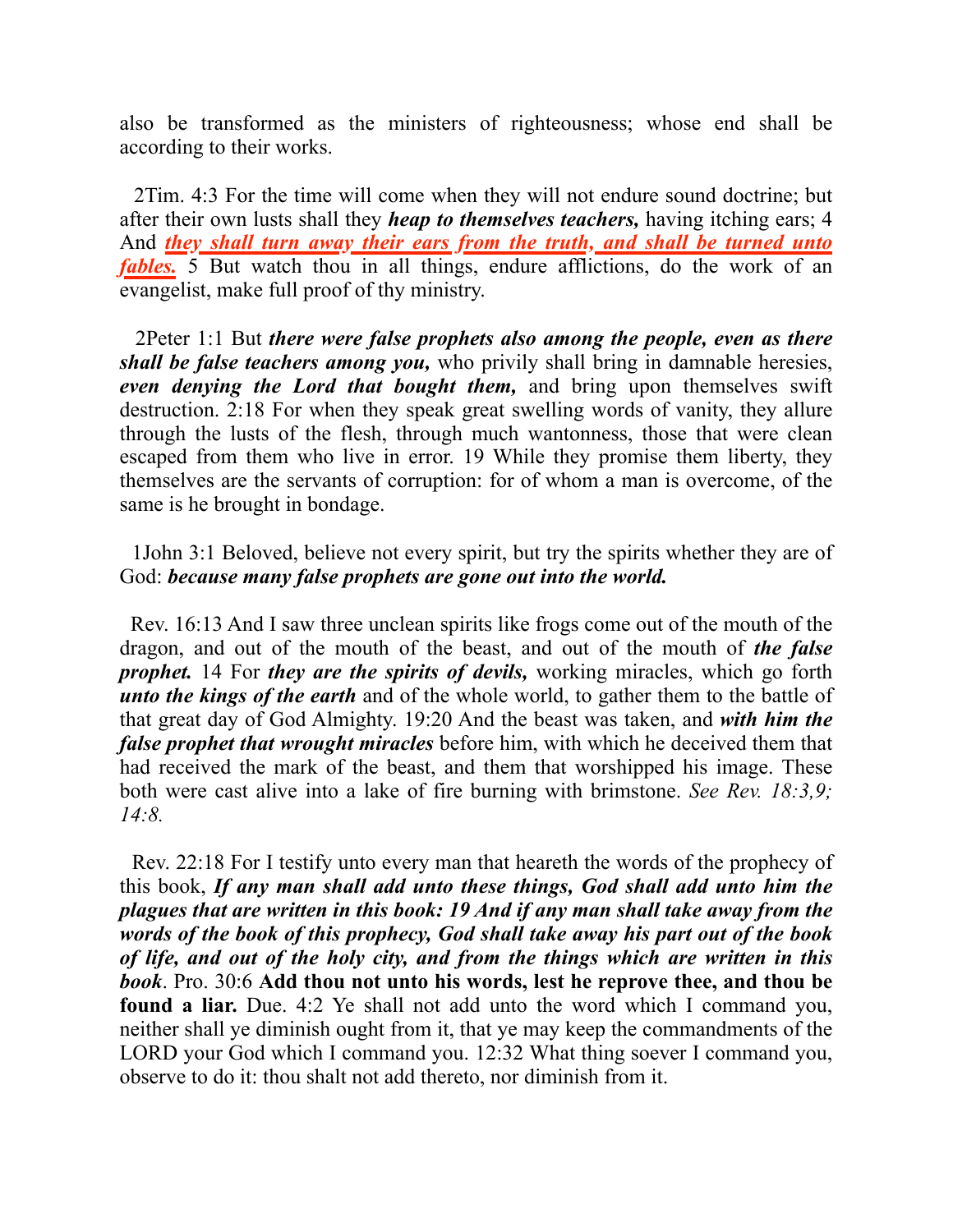*Jer. 28:9* The prophet which prophesieth of peace, *when the word of the prophet shall come to pass, then shall the prophet be known, that the LORD hath truly sent him. Due. 13:1* If there arise among you a prophet, or a dreamer of dreams, and *giveth thee a sign or a wonder, 2 And the sign or the wonder come to pass,* whereof he spake unto thee, saying, Let us go after other gods, which thou hast not known, and let us serve them; 3 Thou shalt not hearken unto the words of that prophet, or that dreamer of dreams: *for the LORD your God proveth you, to know whether ye love the LORD your God with all your heart and with all your soul.* 4 *Ye shall walk after the LORD your God, and fear him, and keep his commandments, and obey his voice, and ye shall serve him, and cleave unto him.* 5 And that prophet, or that dreamer of dreams, shall be put to death; *because he hath spoken to turn you away from the LORD your God,* which brought you out of the land of Egypt, and redeemed you out of the house of bondage, *to thrust thee out of the way which the LORD thy God commanded thee to walk in.* So shalt thou put the evil away from the midst of thee. 6 If thy brother, the son of thy mother, or thy son, or thy daughter, or the wife of thy bosom, or thy friend, which is as thine own soul, entice thee secretly, saying, Let us go and serve other gods, which thou hast not known, thou, nor thy fathers; 7 Namely, of the gods of the people which are round about you, nigh unto thee, or far off from thee, from the one end of the earth even unto the other end of the earth; 8 Thou shalt not consent unto him, nor hearken unto him; neither shall thine eye pity him, neither shalt thou spare, neither shalt thou conceal him: 9 But thou shalt surely kill him; thine hand shall be first upon him to put him to death, and afterwards the hand of all the people. 10 And thou shalt stone him with stones, that he die; because he hath sought to thrust thee away from the LORD thy God, which brought thee out of the land of Egypt, from the house of bondage. 11 And all Israel shall hear, and fear, and shall do no more any such wickedness as this is among you. *1Cor. 14:32* And the spirits of the prophets *are subject to the prophets.*

 Acts 7:52 *Which of the prophets have not your fathers persecuted?* and they have slain them which shewed before of the coming of the Just One; of whom ye have been now the betrayers and murderers: Matt. 23:31 Wherefore ye be witnesses unto yourselves, that *ye are the children of them which killed the prophets.*

Jer. 22:22 The wind shall eat up all thy pastors, and thy lovers shall go into captivity: surely then shalt thou be ashamed and confounded for all thy wickedness.

Why did they Do these things?

Eph. 4:17 This I say therefore, and testify in the Lord, that ye henceforth walk not